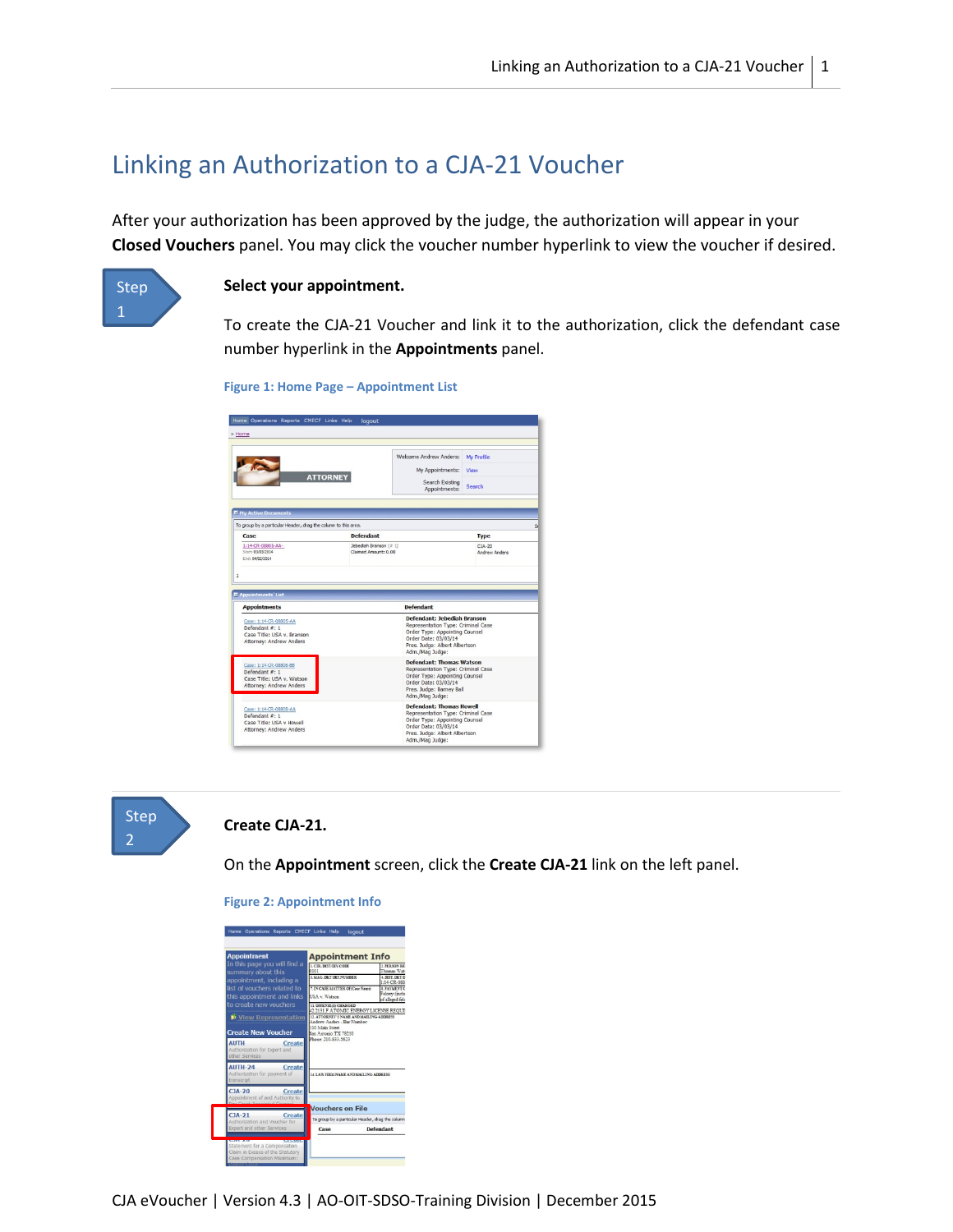### **Step** 3

#### **Authorization Selection**

The **Basic Info** screen will give you the options of **No Authorization Required** or **Use Previous Authorization.** Click **Use Previous Authorization**.

#### **Figure 3: Authorization Selection**

| <b>No Authorization</b><br><b>Required</b><br>If your voucher compensation is<br>under the statutory limit and<br>does not require prior<br>authorization. |  |  |
|------------------------------------------------------------------------------------------------------------------------------------------------------------|--|--|
| <b>Use Previous</b><br><b>Authorization</b><br>Select this option to display a list<br>of previous authorizations and<br>requests in this appointment.     |  |  |

#### **Notes:**

• The system will search and display any existing requests for authorization.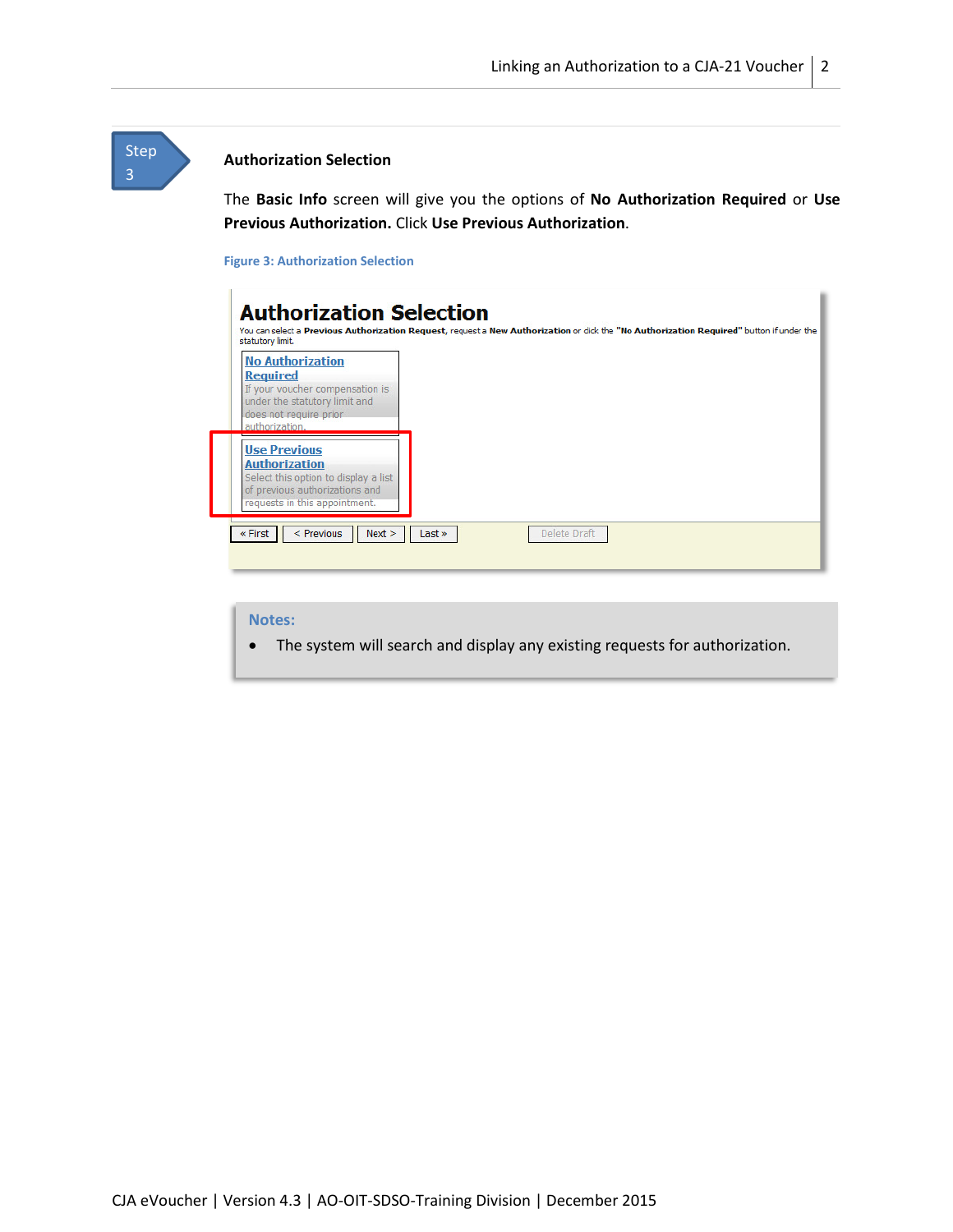## Step 4

#### **Select Authorization.**

You must click the authorization listed and it will change color to yellow.

#### **Figure 4: Authorization Selection** The application will automatically pull up **Existing Requests for Authorization** existing requests for authorization, but you Service Type: Pathologist, Medical ID Number: 139 ID NUMDer: 139<br>Order Date: 01/02/2014<br>Authorized Amount: 0 must click it and have it turn golden yellow Examiner<br>Estimated Amount: 1000 ∈ Requested Provider: Marcus Welby<br>MD before you will be able to fill in the new **New Voucher Information** voucher information. **Service Type** Ψ  $\blacktriangle$ **Description** Voucher Assigment @ Attorney O Expert This indicates who will be responsible for filling the voucher claim part **Service Provider** You can search one of the service providers already in the system<br>OR you can enter the required information for another provider Expert v First Name Middle Name Last Name \* SSN/EIN: \* Email \* Phone \* Fax



### **Fill in the New Voucher Information**

You may search for an existing expert or if you do not see the expert email us and we will email you a form to fill out to get the expert added.

**Figure 5: New Voucher Information**